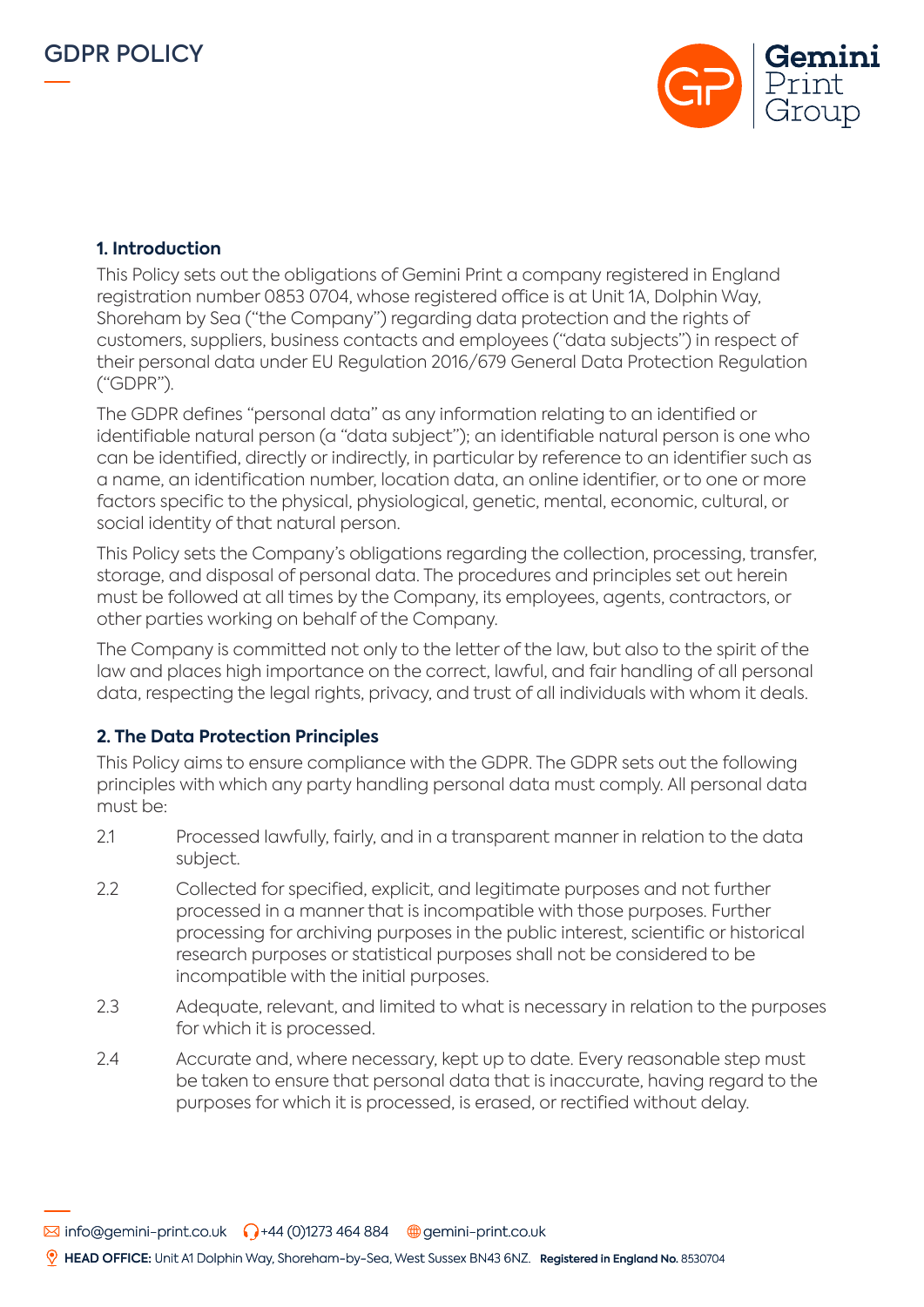- 2.5 Kept in a form which permits identification of data subjects for no longer than is necessary for the purposes for which the personal data is processed. Personal data may be stored for longer periods insofar as the personal data will be processed solely for archiving purposes in the public interest, scientific or historical research purposes, or statistical purposes, subject to implementation of the appropriate technical and organisational measures required by the GDPR in order to safeguard the rights and freedoms of the data subject.
- 2.6 Processed in a manner that ensures appropriate security of the personal data, including protection against unauthorised or unlawful processing and against accidental loss, destruction, or damage, using appropriate technical or organisational measures.

## **3. The Rights of Data Subjects**

The GDPR sets out the following rights applicable to data subjects (please refer to the parts of this policy indicated for further details):

- 3.7 The right to be informed (Part 12).
- 3.8 The right of access (Part 13);
- 3.9 The right to rectification (Part 14);
- 3.10 The right to erasure (also known as the 'right to be forgotten') (Part 15);
- 3.11 The right to restrict processing (Part 16);
- 3.12 The right to data portability (Part 17);
- 3.13 The right to object (Part 18); and
- 3.14 Rights with respect to automated decision-making and profiling (Parts 19 and 20).

## **4. Lawful, Fair, and Transparent Data Processing**

- 4.15 The GDPR seeks to ensure that personal data is processed lawfully, fairly, and transparently, without adversely affecting the rights of the data subject. The GDPR states that processing of personal data shall be lawful if at least one of the following applies:
- 4.15.1 The data subject has given consent to the processing of their personal data for one or more specific purposes;
- 4.15.2 The processing is necessary for the performance of a contract to which the data subject is a party, or in order to take steps at the request of the data subject prior to entering into a contract with them;
- 4.15.3 The processing is necessary for compliance with a legal obligation to which the data controller is subject;
- 4.15.4 The processing is necessary to protect the vital interests of the data subject or of another natural person;
- 4.15.5 The processing is necessary for the performance of a task carried out in the public interest or in the exercise of official authority vested in the data controller; or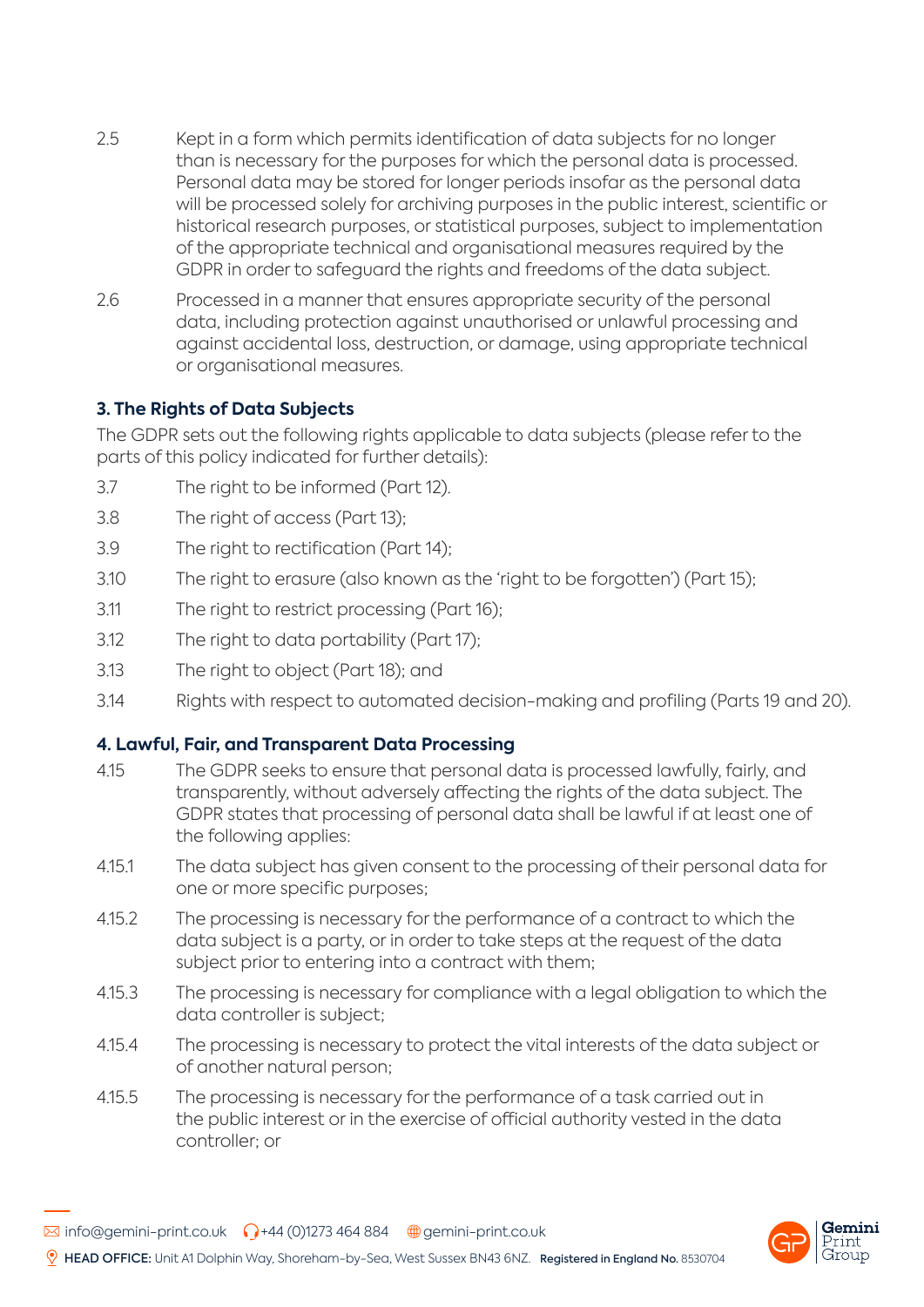- 4.15.6 The processing is necessary for the purposes of the legitimate interests pursued by the data controller or by a third party, except where such interests are overridden by the fundamental rights and freedoms of the data subject which require protection of personal data, in particular where the data subject is a child.
- 4.16 If the personal data in question is "special category data" (also known as "sensitive personal data") (for example, data concerning the data subject's race, ethnicity, politics, religion, trade union membership, genetics, biometrics (if used for ID purposes), health, sex life, or sexual orientation), at least one of the following conditions must be met:
- 4.16.7 The data subject has given their explicit consent to the processing of such data for one or more specified purposes (unless EU or EU Member State law prohibits them from doing so);
- 4.16.8 The processing is necessary for the purpose of carrying out the obligations and exercising specific rights of the data controller or of the data subject in the field of employment, social security, and social protection law (insofar as it is authorised by EU or EU Member State law or a collective agreement pursuant to EU Member State law which provides for appropriate safeguards for the fundamental rights and interests of the data subject);
- 4.16.9 The processing is necessary to protect the vital interests of the data subject or of another natural person where the data subject is physically or legally incapable of giving consent;
- 4.16.10 The data controller is a foundation, association, or other non-profit body with a political, philosophical, religious, or trade union aim, and the processing is carried out in the course of its legitimate activities, provided that the processing relates solely to the members or former members of that body or to persons who have regular contact with it in connection with its purposes and that the personal data is not disclosed outside the body without the consent of the data subjects;
- 4.16.11 The processing relates to personal data which is clearly made public by the data subject;
- 4.16.12 The processing is necessary for the conduct of legal claims or whenever courts are acting in their judicial capacity;
- 4.16.13 The processing is necessary for substantial public interest reasons, on the basis of EU or EU Member State law which shall be proportionate to the aim pursued, shall respect the essence of the right to data protection, and shall provide for suitable and specific measures to safeguard the fundamental rights and interests of the data subject;
- 4.16.14 The processing is necessary for the purposes of preventative or occupational medicine, for the assessment of the working capacity of an employee, for medical diagnosis, for the provision of health or social care or treatment, or the management of health or social care systems or services on the basis of EU or EU Member State law or pursuant to a contract with a health professional, subject to the conditions and safeguards referred to in Article 9(3) of the GDPR;

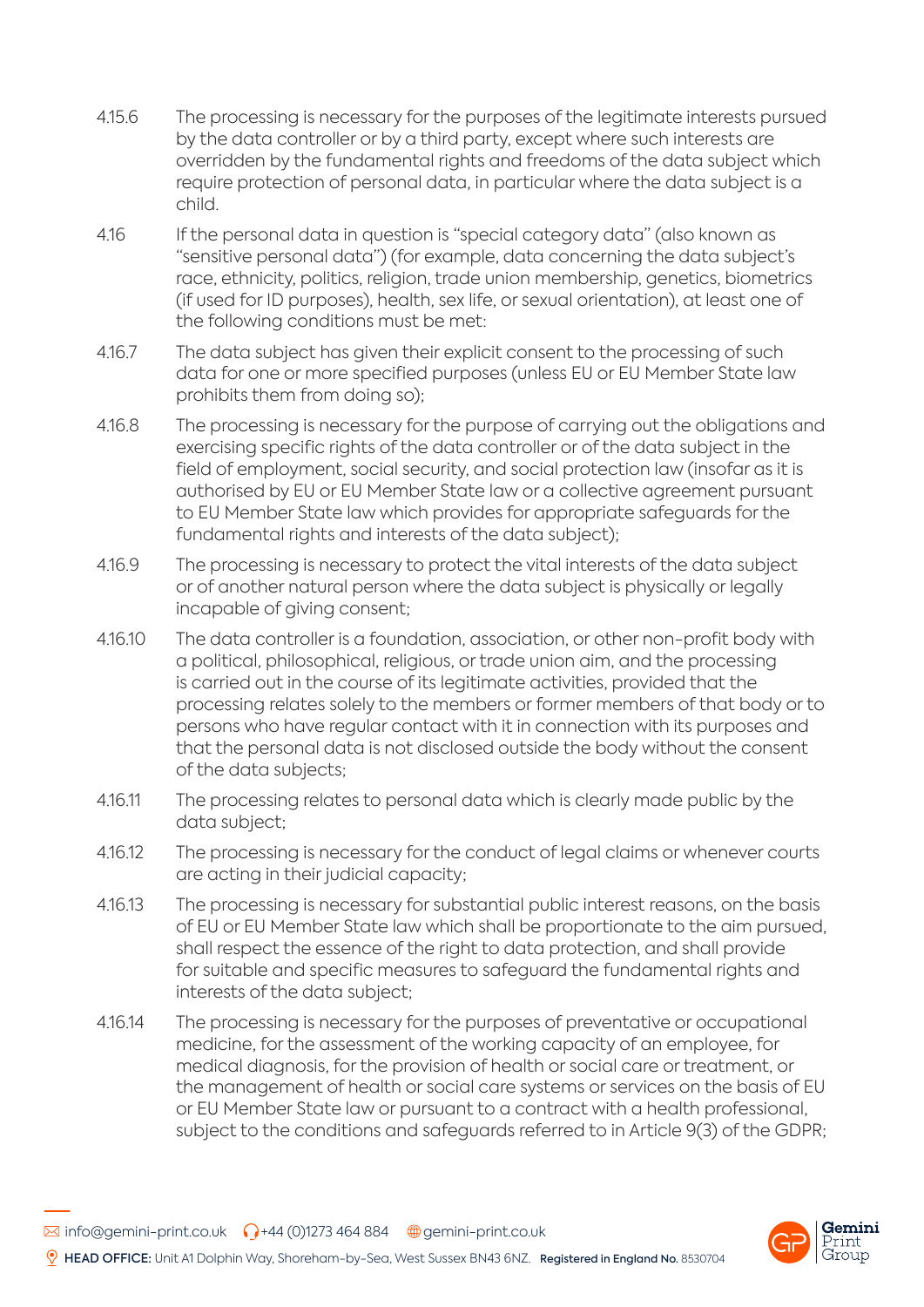- 4.16.15 The processing is necessary for public interest reasons in the area of public health, for example, protecting against serious cross-border threats to health or ensuring high standards of quality and safety of health care and of medicinal products or medical devices, on the basis of EU or EU Member State law which provides for suitable and specific measures to safeguard the rights and freedoms of the data subject (in particular, professional secrecy); or
- 4.16.16 The processing is necessary for archiving purposes in the public interest, scientific or historical research purposes, or statistical purposes in accordance with Article 89(1) of the GDPR based on EU or EU Member State law which shall be proportionate to the aim pursued, respect the essence of the right to data protection, and provide for suitable and specific measures to safeguard the fundamental rights and the interests of the data subject.

## **5. Specified, Explicit, and Legitimate Purposes**

5.17 The Company collects and processes the personal data set out in Part 21 of this Policy.

This includes:

- 5.17.17 Personal data collected directly from data subjects and
- 5.17.18 Personal data obtained from third parties.
- 5.18 The Company only collects, processes, and holds personal data for the specific purposes set out in Part 21 of this Policy (or for other purposes expressly permitted by the GDPR).
- 5.19 Data subjects are kept informed at all times of the purpose or purposes for which the Company uses their personal data. Please refer to Part 12 for more information on keeping data subjects informed.

### **6. Adequate, Relevant, and Limited Data Processing**

The Company will only collect and process personal data for and to the extent necessary for the specific purpose or purposes of which data subjects have been informed (or will be informed) as under Part 5, above, and as set out in Part 21, below.

- 7. Accuracy of Data and Keeping Data Up-to-Date
- 7.20 The Company shall ensure that all personal data collected, processed and held by it, is kept accurate and up-to-date. This includes, but is not limited to, the rectification of personal data at the request of a data subject, as set out in Part 14, below.
- 7.21 The accuracy of personal data shall be checked when it is collected and at regular intervals thereafter. If any personal data is found to be inaccurate or out-of-date, all reasonable steps will be taken without delay to amend or erase that data, as appropriate.

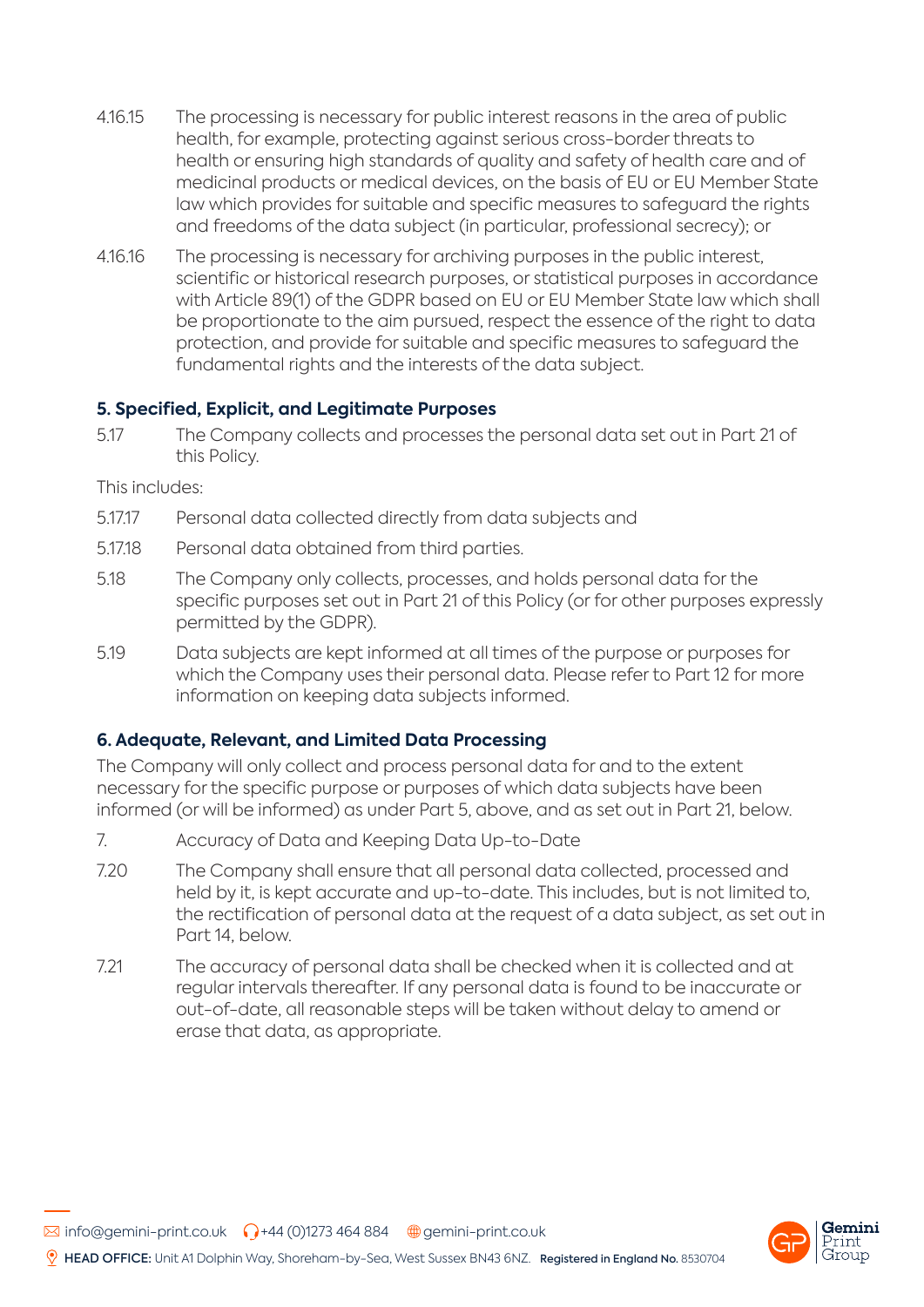# **8. Data Retention**

- 8.22 The Company shall not keep personal data for any longer than is necessary in light of the purpose or purposes for which that personal data was originally collected, held, and processed.
- 8.23 When personal data is no longer required, all reasonable steps will be taken to erase or otherwise dispose of it without delay.
- 8.24 For full details of the Company's approach to data retention, including retention periods for specific personal data types held by the Company, please refer to our Data Retention Policy.

## **9. Secure Processing**

The Company shall ensure that all personal data collected, held and processed, is kept secure and protected against unauthorised or unlawful processing and against accidental loss, destruction, or damage. Further details of the technical and organisational measures which shall be taken are provided in Parts 22 to 27 of this Policy.

- 10. Accountability and Record-Keeping
- 10.25 The Company's Data Protection Officer is Billy Emsley
- 10.26 The Data Protection Officer shall be responsible for overseeing the implementation of this Policy and for monitoring compliance with this Policy, the Company's other data protection-related policies, and with the GDPR and other applicable data protection legislation.
- 10.27 The Company shall keep written internal records of all personal data collection, holding, and processing, which shall incorporate the following information:
- 10.27.19 The name and details of the Company, its Data Protection Officer, and any applicable third-party data processors;
- 10.27.20 The purposes for which the Company collects, holds, and processes personal data;
- 10.27.21 Details of the categories of personal data collected, held, and processed by the Company, and the categories of data subject to which that personal data relates;
- 10.27.22 Details of any transfers of personal data to non-EEA countries including all mechanisms and security safeguards; 10.27.23 Details of how long personal data will be retained by the Company (please refer to the Company's Data Retention Policy); and
- 10.27.24 Detailed descriptions of all technical and organisational measures taken by the Company to ensure the security of personal data.

### **11. Data Protection Impact Assessments**

11.28 The Company shall carry out Data Protection Impact Assessments for any and all new projects and/or new uses of personal data which involve the use of new technologies and the processing involved is likely to result in a high risk to the rights and freedoms of data subjects under the GDPR.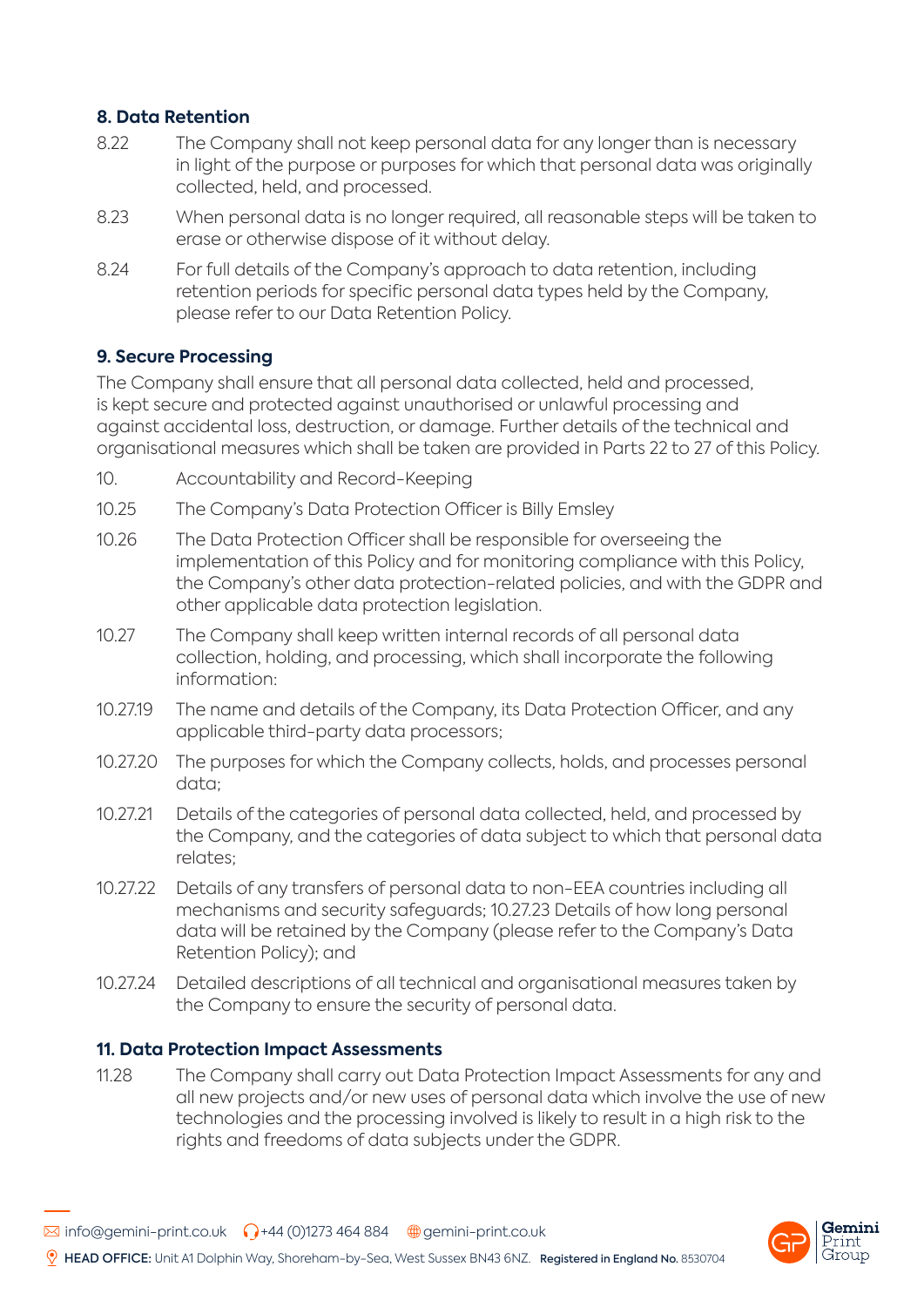- 11.29 Data Protection Impact Assessments shall be overseen by the Data Protection Officer and shall address the following:
- 11.29.25 The type(s) of personal data that will be collected, held, and processed;
- 11.29.26 The purpose(s) for which personal data is to be used;
- 11.29.27 The Company's objectives;
- 11.29.28 How personal data is to be used;
- 11.29.29 The parties (internal and/or external) who are to be consulted;
- 11.29.30 The necessity and proportionality of the data processing with respect to the purpose(s) for which it is being processed;
- 11.29.31 Risks posed to data subjects;
- 11.29.32 Risks posed both within and to the Company; and
- 11.29.33 Proposed measures to minimise and handle identified risks.

### **12. Keeping Data Subjects Informed**

- 12.30 The Company shall provide the information requested on a SAR to every data subject:
- 12.30.34 Where personal data is collected directly from data subjects, those data subjects will be informed of its purpose at the time of collection; and
- 12.30.35 Where personal data is obtained from a third party, the relevant data subjects will be informed of its purpose:  $a$ ) if the personal data is used to communicate with the data subject, when the first communication is made; or
	- b) if the personal data is to be transferred to another party, before that transfer is made; or
	- c) as soon as reasonably possible and in any event not more than one month after the personal data is obtained.
- 12.31 The following information shall be provided:
- 12.31.36 Details of the Company including, but not limited to, the identity of its Data Protection Officer;
- 12.31.37 The purpose(s) for which the personal data is being collected and will be processed (as detailed in Part 21 of this Policy) and the legal basis justifying that collection and processing;
- 12.31.38 Where applicable, the legitimate interests upon which the Company is justifying its collection and processing of the personal data;
- 12.31.39 Where the personal data is not obtained directly from the data subject, the categories of personal data collected and processed;
- 12.31.40 Where the personal data is to be transferred to one or more third parties, details of those parties;

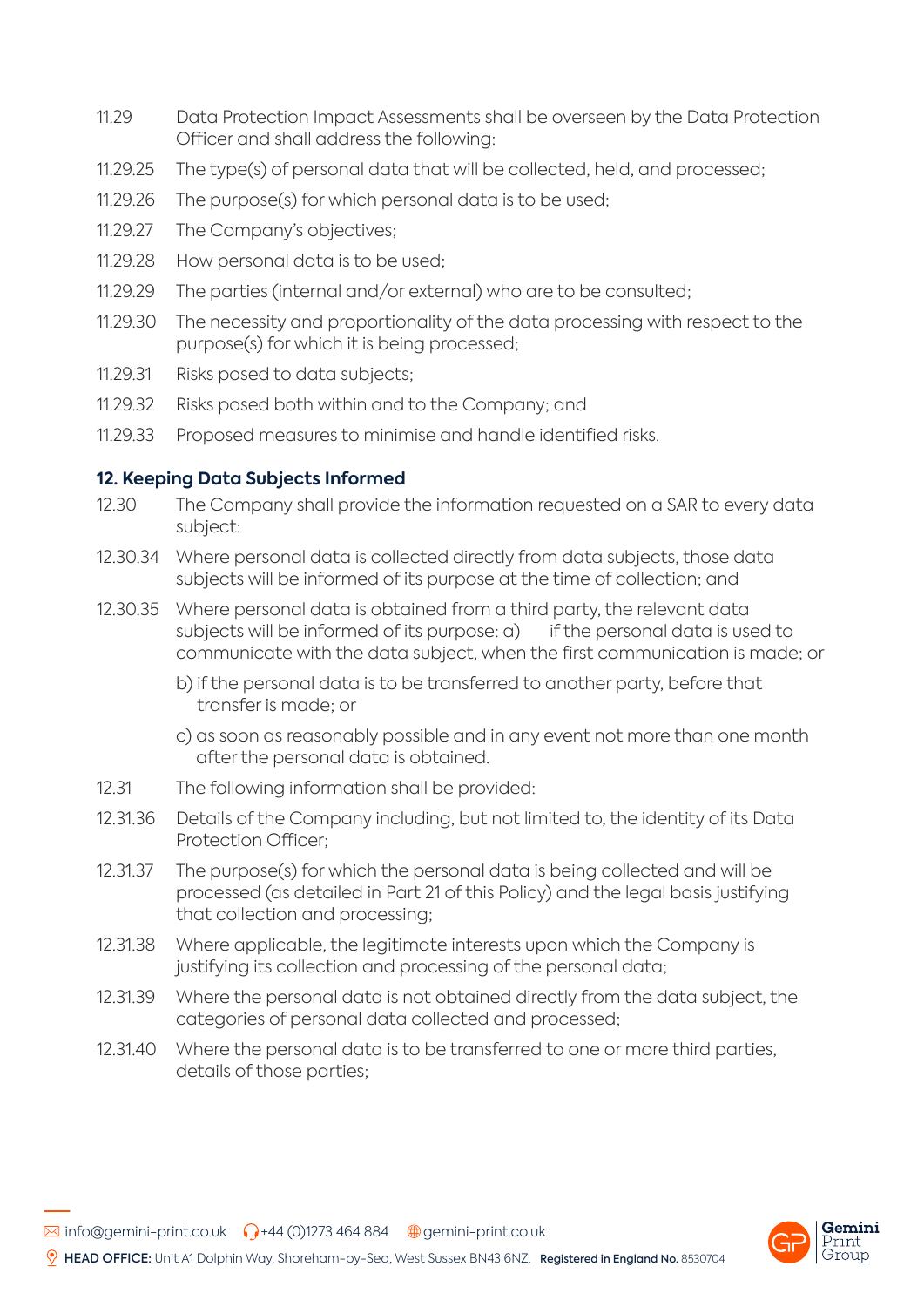- 12.31.41 Where the personal data is to be transferred to a third party that is located outside of the European Economic Area (the "EEA"), details of that transfer, including but not limited to the safeguards in place (see Part 28 of this Policy for further details);
- 12.31.42 Details of data retention;
- 12.31.43 Details of the data subject's rights under the GDPR;
- 12.31.44 Details of the data subject's right to withdraw their consent to the Company's processing of their personal data at any time;
- 12.31.45 Details of the data subject's right to complain to the Information Commissioner's Office (the "supervisory authority" under the GDPR);
- 12.31.46 Where applicable, details of any legal or contractual requirement or obligation necessitating the collection and processing of the personal data and details of any consequences of failing to provide it; and
- 12.31.47 Details of any automated decision-making or profiling that will take place using the personal data, including information on how decisions will be made, the significance of those decisions, and any consequences.

### **13. Data Subject Access**

- 13.32 Data subjects may make subject access requests ("SARs") at any time to find out more about the personal data which the Company holds about them, what it is doing with that personal data, and why.
- 13.33 Employees wishing to make a SAR should do using a Subject Access Request Form, sending the form to the Company's Data Protection Officer at GDPR@ gemini-print.co.uk or by post to Unit A1, Dolphin Way, Shoreham by Sea, BN43 6NZ
- 13.34 Responses to SARs shall normally be made within 15 working days of receipt, however this may be extended by up to three months if the SAR is complex and/or numerous requests are made. If such additional time is required, the data subject shall be informed.
- 13.35 All SARs received shall be handled by the Company's Data Protection Officer.
- 13.36 The Company does not charge a fee for the handling of normal SARs. The Company reserves the right to charge reasonable fees for additional copies of information that those parties shall be informed of the applicable restrictions on processing it (unless it is impossible or would require disproportionate effort to do so).

#### **14. Rectification of Personal Data**

- 14.37 Data subjects have the right to require the Company to rectify any of their personal data that is inaccurate or incomplete.
- 14.38 The Company shall rectify the personal data in question, and inform the data subject of that rectification, within one month of the data subject informing the Company of the issue. The period can be extended by up to three months in the case of complex requests. If such additional time is required, the data subject shall be informed.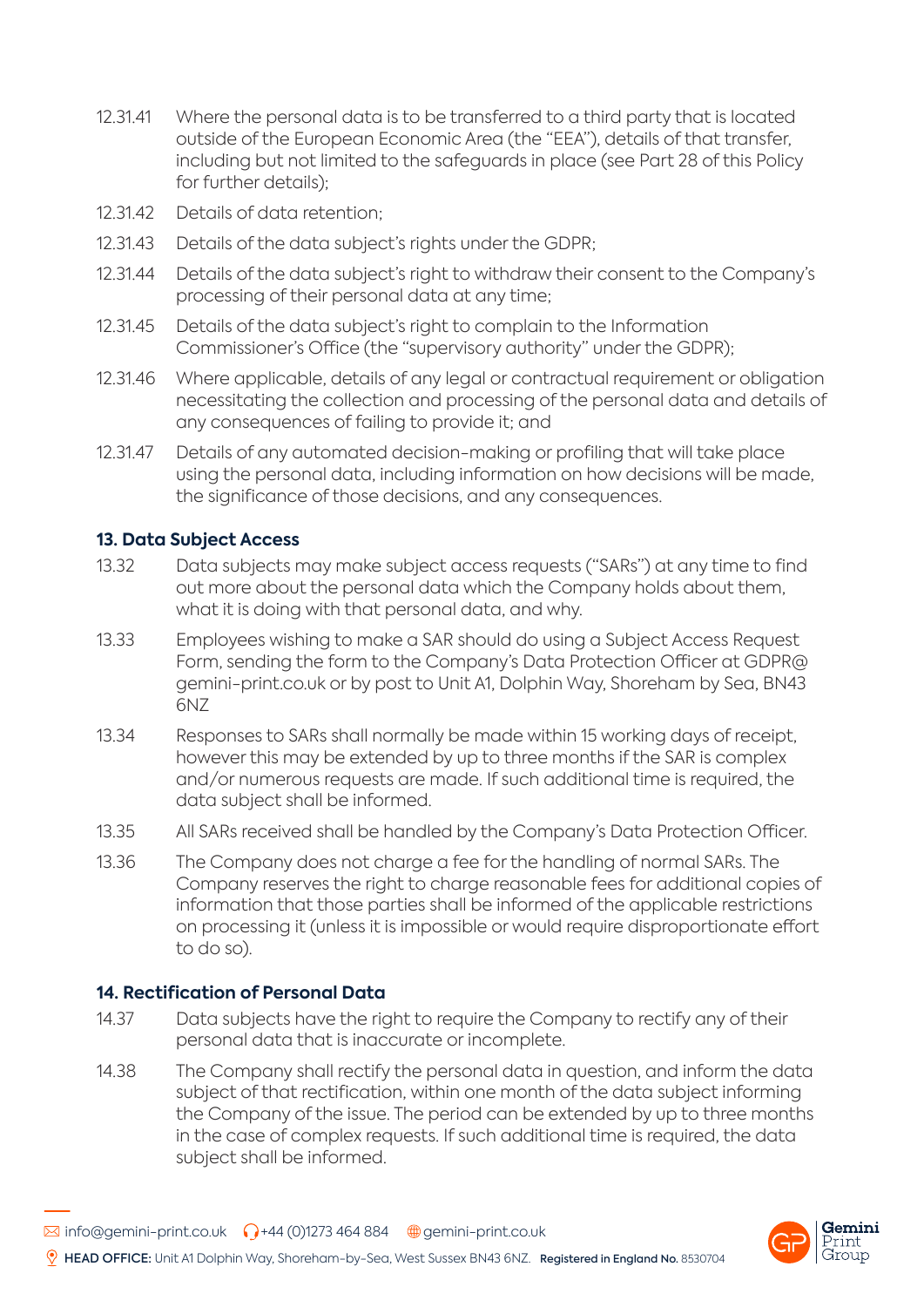14.39 In the event that any affected personal data has been disclosed to third parties, those parties shall be informed of any rectification that must be made to that personal data.

## **15. Erasure of Personal Data**

- 15.40 Data subjects have the right to request that the Company erases the personal data it holds about them in the following circumstances:
- 15.40.48 It is no longer necessary for the Company to hold that personal data with respect to the purpose(s) for which it was originally collected or processed;
- 15.40.49 The data subject wishes to withdraw their consent to the Company holding and processing their personal data;
- 15.40.50 The data subject objects to the Company holding and processing their personal data (and there is no overriding legitimate interest to allow the Company to continue doing so) (see Part 18 of this Policy for further details concerning the right to object);
- 15.40.51 The personal data has been processed unlawfully;
- 15.40.52 The personal data needs to be erased in order for the Company to comply with a particular legal obligation
- 15.41 Unless the Company has reasonable grounds to refuse to erase personal data, all requests for erasure shall be complied with, and the data subject informed of the erasure, within one month of receipt of the data subject's request. The period can be extended by up to two months in the case of complex requests. If such additional time is required, the data subject shall be informed.
- 15.42 In the event that any personal data that is to be erased in response to a data subject's request has been disclosed to third parties, those parties shall be informed of the erasure (unless it is impossible or would require disproportionate effort to do so).

### **16. Restriction of Personal Data Processing**

- 16.43 Data subjects may request that the Company ceases processing the personal data it holds about them. If a data subject makes such a request, the Company shall retain only the amount of personal data concerning that data subject (if any) that is necessary to ensure that the personal data in question is not processed further.
- 16.44 In the event that any affected personal data has been disclosed to third parties, those parties shall be informed of the applicable restrictions on processing it (unless it is impossible or would require disproportionate effort to do so).

## **17. Data Portability**

- 17.45 The Company processes personal data using automated means if Insite proofing is a used for clients.
- 17.46 Where data subjects have given their consent to the Company to process their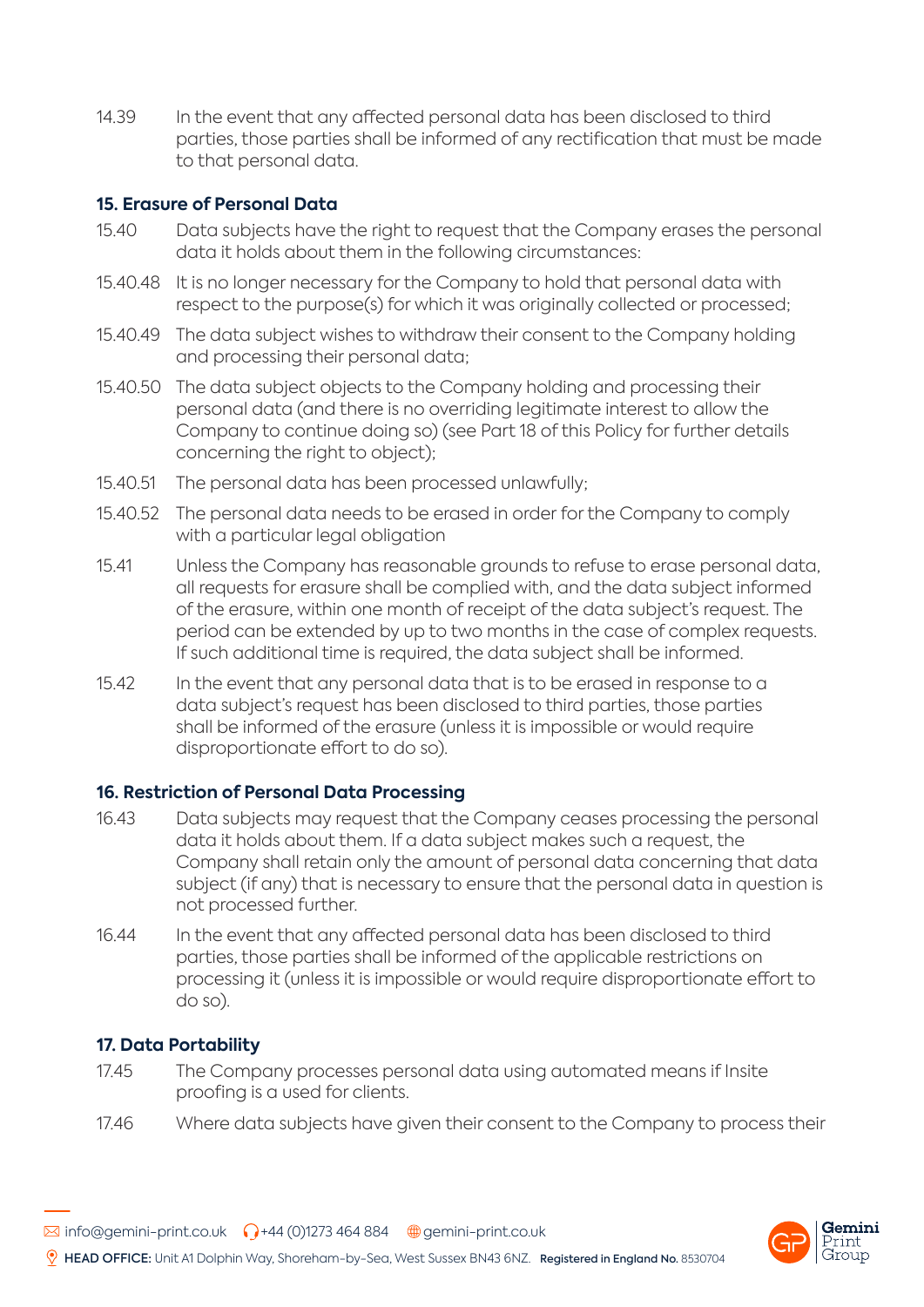personal data in such a manner, or the processing is otherwise required for the performance of a contract between the Company and the data subject, data subjects have the right, under the GDPR, to receive a copy of their personal data and to use it for other purposes (namely transmitting it to other data controllers). those parties shall be informed of the applicable restrictions on processing it (unless it is impossible or would require disproportionate effort to do so).

- 17.47 To facilitate the right of data portability, the Company shall make available all applicable personal data to data subjects in the following formats as most applicable:
- 17.47.54 PDF, Excel, Word
- 17.48 Where technically feasible, if requested by a data subject, personal data shall be sent directly to the required data controller.
- 17.49 All requests for copies of personal data shall be complied with within one month of the data subject's request. The period can be extended by up to three months in the case of complex or numerous requests. If such additional time is required, the data subject shall be informed.

## **18. Objections to Personal Data Processing**

- 18.50 Data subjects have the right to object to the Company processing their personal data based on legitimate interests, direct marketing (including profiling), and business processing.
- 18.51 Where a data subject objects to the Company processing their personal data based on its legitimate interests, the Company shall cease such processing immediately, unless it can be demonstrated that the Company's legitimate grounds for such processing override the data subject's interests, rights, and freedoms, or that the processing is necessary for the conduct of legal claims.
- 18.52 Where a data subject objects to the Company processing their personal data for direct marketing purposes, the Company shall cease such processing immediately.

### **19. Automated Decision-Making**

- 19.54 The Company uses personal data in automated decision-making processes. See Section 6 Gemini Print Privacy Notice.
- 19.55 Where such decisions have a legal (or similarly significant effect) on data subjects, those data subjects have the right to challenge to such decisions under the GDPR, requesting human intervention, expressing their own point of view, and obtaining an explanation of the decision from the Company.
- 19.56 The right described in Part 19.2 does not apply in the following circumstances:
- 19.56.56 The decision is necessary for the entry into, or performance of, a contract between the Company and the data subject;
- 19.56.57 The decision is authorised by law; or
- 19.56.58 The data subject has given their explicit consent.

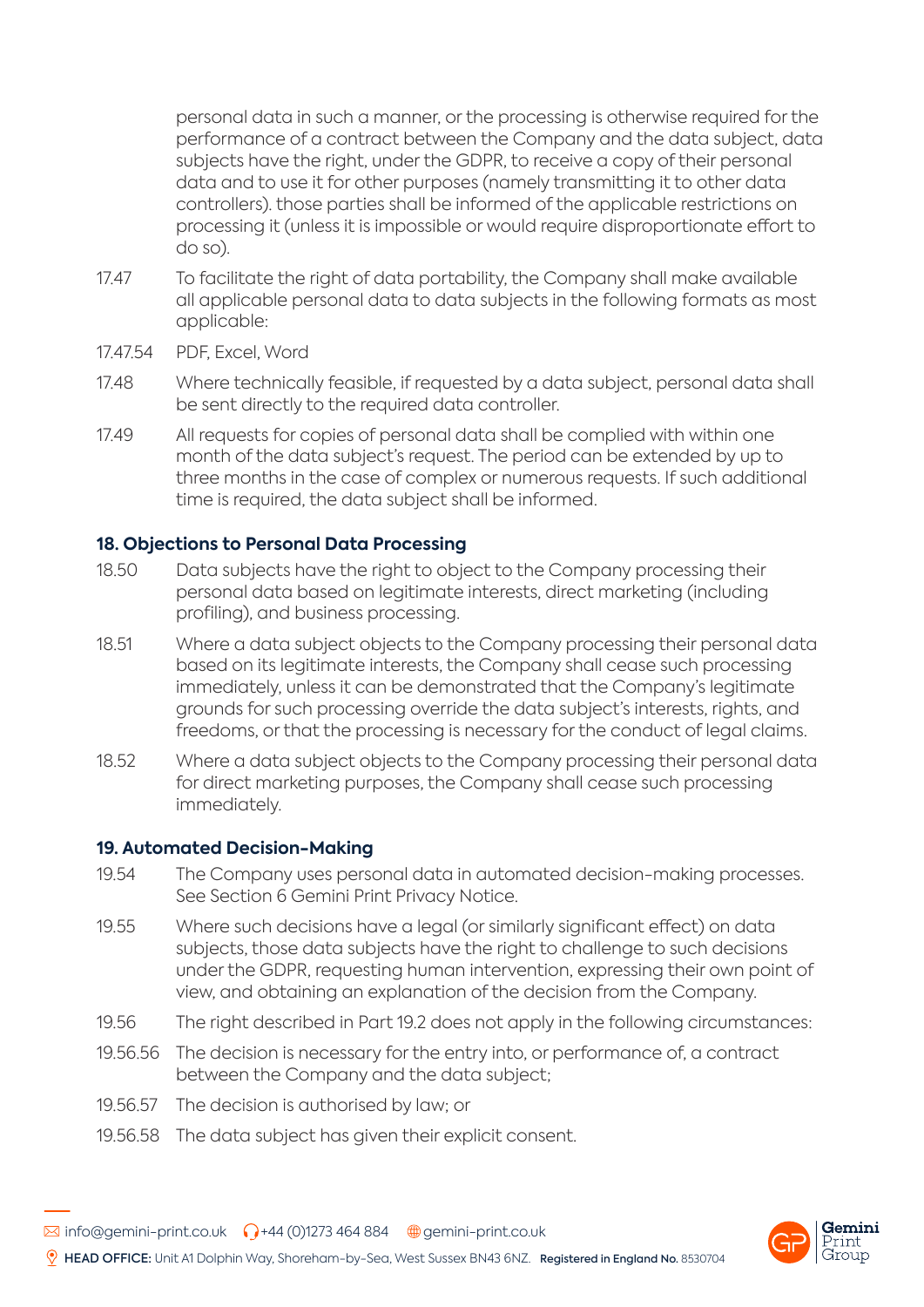# **20. Profiling**

- 20.57 The Company uses personal data for profiling purposes to define legitimate business relationship status such as type of products or services purchased or estimating, potential types of products or services, original data source such as named networking events, dates of first estimate requests, contact and action records.
- 20.58 When personal data is used for profiling purposes, the following shall apply:
- 20.58.59 Clear information explaining the profiling shall be provided to data subjects, including the significance and likely consequences of the profiling;
- 20.58.60 Appropriate mathematical or statistical procedures shall be used;
- 20.58.61 Technical and organisational measures shall be implemented to minimise the risk of errors. If errors occur, such measures must enable them to be easily corrected; and
- 20.58.62 All personal data processed for profiling purposes shall be secured in order to prevent discriminatory effects arising out of profiling (see Parts 22 to 26 of this Policy for more details on data security).

Those parties shall be informed of the applicable restrictions on processing it (unless it is impossible or would require disproportionate effort to do so).

## **21. Personal Data Collected, Held, and Processed**

Personal data is collected, held and processed by the Company for legitimate business reasons only. No data is sold or loaned or shared with third parties with the exception of approved suppliers to complete a project who have committed to GDPR standards and have accepted Gemini Print Policy (for details of data retention (Please also refer to the Company's Data Retention Policy):

### **22. Data Security - Transferring Personal Data and Communications**

The Company shall ensure that the following measures are taken with respect to all communications and other transfers involving personal data:

- 22.59 All Personal Data is requested and recommended by Gemini Print to utilise Secure File Transfer Protocol (SFTP). Encryption via SFTP I Peer to Peer encryption, 128 BIT. When any individual connects to the Gemini Print SFTP the whole session is encrypted – not just the file that is being uploaded/ downloaded. Gemini Print will only transfer outgoing data by SFTP or password protected ZIP files. In the event that SFTP cannot be used to send data to/from Gemini Print (on request of Data Processor/Client) a password protected ZIP file utilising AES (Advanced Encryption Standard) will be acceptable. If Special (as defined by GDPR) data is being transferred 256 BIT is recommended.
- 22.60 Any customer or supplier sending Gemini Print any personal data should request/be supplied with a Gemini Print SFTP link to upload data direct. A username and password will be supplied upon request to enable this.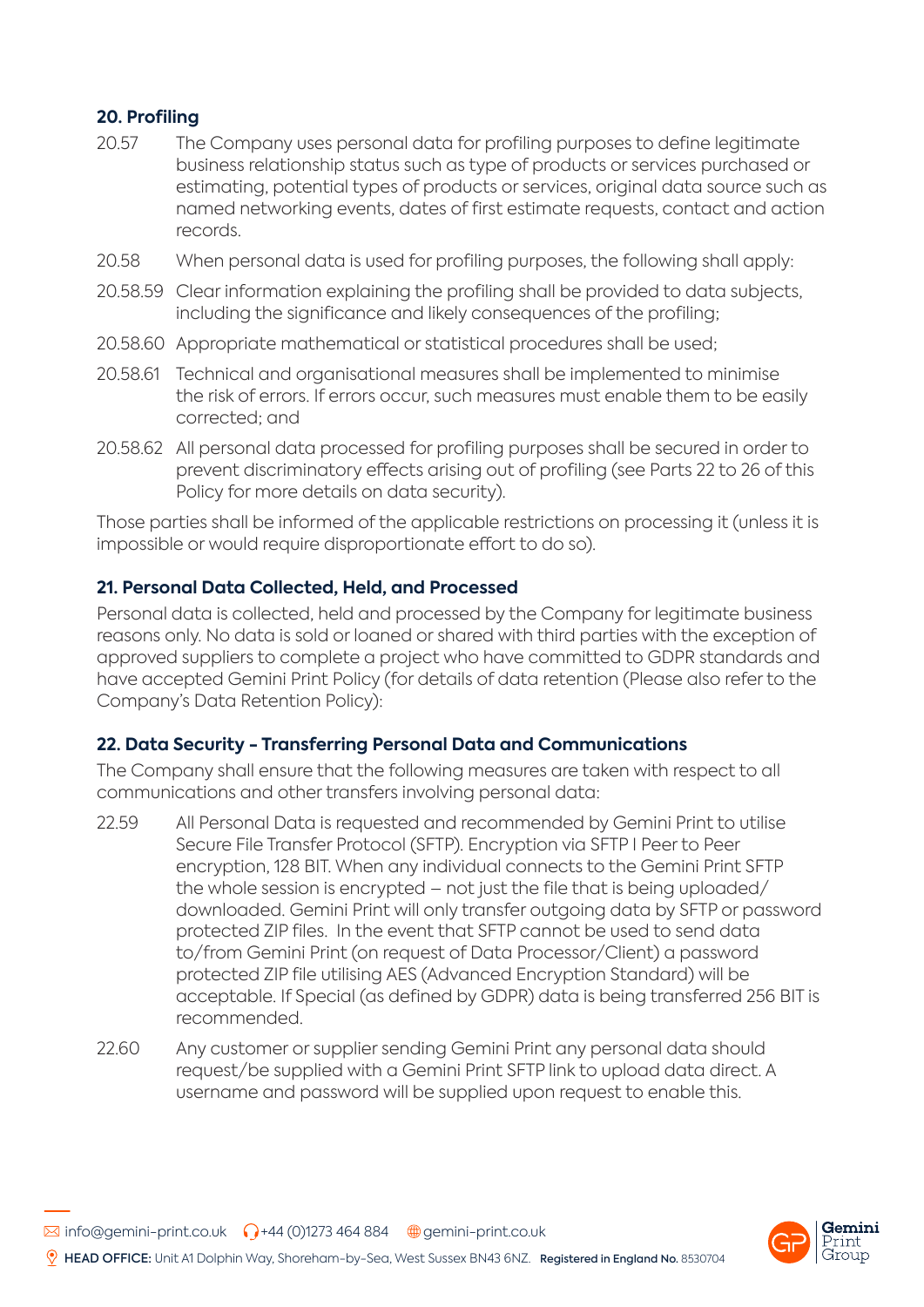- 22.61 Personal data may be transmitted over secure networks only; transmission over unsecured networks is not permitted in any circumstances; No public Wi Fi (public places, train stations, buses, coffee shops, airports, service stations etc) is authorised or acceptable.
- 22.64 Fax guidelines are not relevant to Gemini Print as they are no longer used.
- 22.65 Where personal data is to be transferred in hardcopy form it should be passed directly to the recipient or sent using guaranteed recorded delivery. An agreement re destroying the original shall be set up to meet Gemini Print GDPR criteria. Any subsequent data entry process will also be established to meet Gemini Print GDPR process. Any questions should be referred to the Data Protection Officer on GDPR@gemini-print.co.uk
- 22.66 All personal data to be transferred physically, whether in hardcopy form or on removable electronic media shall be transferred in a suitable container marked "confidential".

### **23. Data Security - Storage**

The Company shall ensure that the following measures are taken with respect to the storage of personal data:

- 23.67 All electronic copies of employee personal data should be stored securely using passwords and two factor authentication data encryption.
- 23.68 All hardcopies of employee personal data, along with any electronic copies stored on physical, removable media should be stored securely in a locked box, drawer, cabinet, or similar.
- 23.69 Any data that requires processing and e.g. mail sorting will be placed on an encrypted volume. All personal data stored electronically should be backed up every 60 days with backups stored offsite. All backups are securely encrypted.
- 23.70 No personal data should be stored on any mobile device (including, but not limited to, laptops, tablets, and smartphones), whether such device belongs to the Company or otherwise without the formal written approval of Steve Cropper and, in the event of such approval, strictly in accordance with all instructions and limitations described at the time the approval is given, and for no longer than is absolutely necessary and 23.71 No personal data should be transferred to any device personally belonging to an employee and personal data may only be transferred to devices belonging to agents, contractors, or other parties working on behalf of the Company where the party in question has agreed to comply fully with the letter and spirit of this Policy and of the GDPR (which may include demonstrating to the Company that all suitable technical and organisational measures have been taken).

### **24. Data Security - Disposal**

When any personal data is to be erased or otherwise disposed of for any reason (including where copies have been made and are no longer needed), it should be securely deleted and disposed of. For further information on the deletion and disposal of personal data, please refer to the Company's Data Retention Policy.

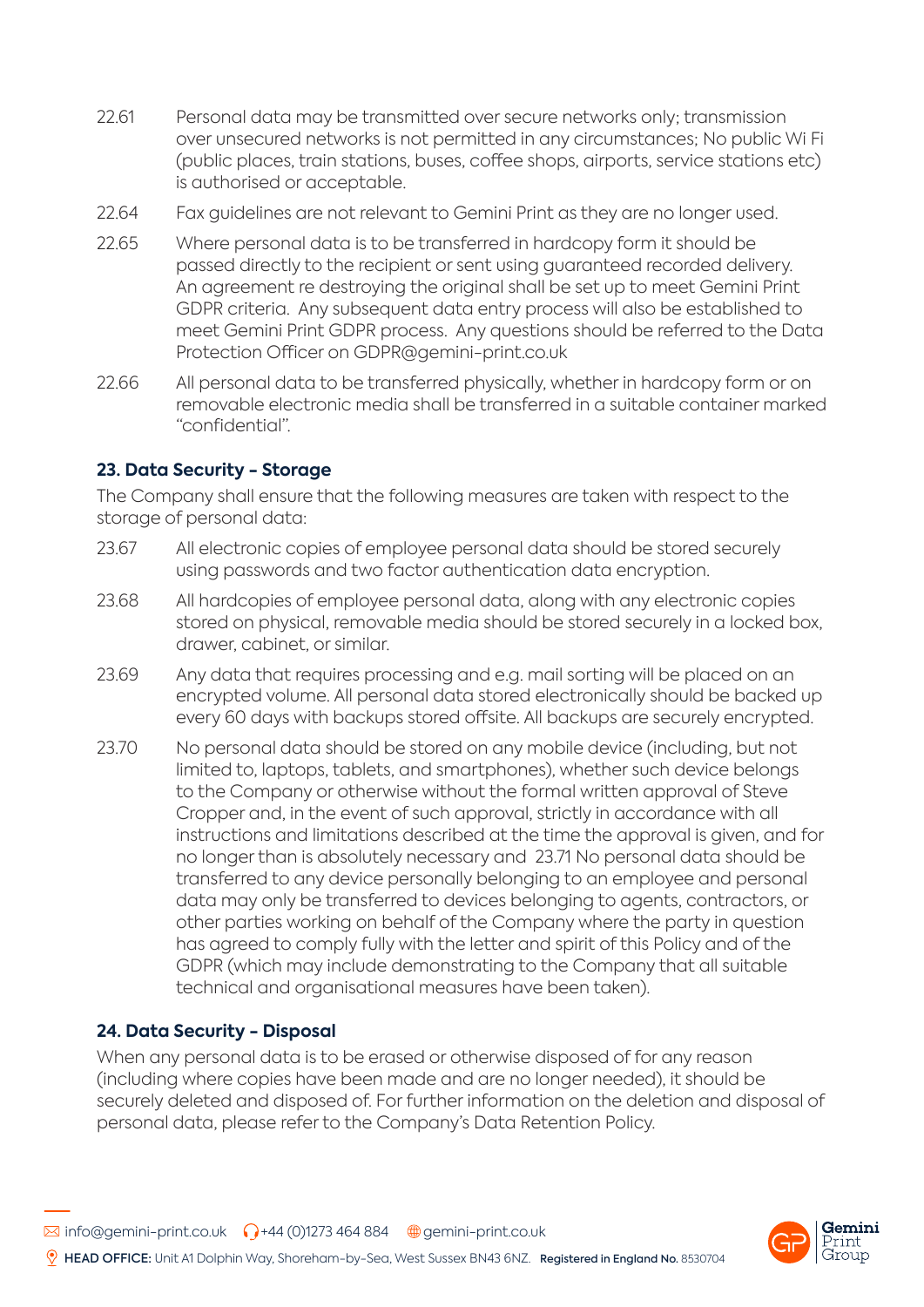# **25. Data Security - Use of Personal Data**

The company shall ensure that the following measures are taken with respect to the use of personal data.

- 25.72 No personal data may be shared informally and if an employee, agent, subcontractor, or other party working on behalf of the Company requires access to any personal data that they do not already have access to, such access should be formally requested from the Managing Director Steve Cropper or the Data Protection Officer Billy Emsley 25.73 No personal data may be transferred to any employees, agents, contractors, or other parties, whether such parties are working on behalf of the Company or not, without the authorisation of the Managing Director Steve Cropper or the Data Protection Officer Billy Emsley.
- 25.74 Personal data must be handled with care at all times and should not be left unattended or on view to unauthorised employees, agents, sub-contractors, or other parties at any time.
- 25.75 If personal data is being viewed on a computer screen and the computer in question is to be left unattended for any period of time, the user must lock the computer and screen before leaving it; and
- 25.76 Where personal data held by the Company is used for marketing purposes, it shall be the responsibility of the Marketing Director and IT Manager to ensure that the appropriate consent is obtained and that no data subjects have opted out, whether directly or via a third-party service such as the TPS.

# **26. Data Security - IT Security**

The Company shall ensure that the following measures are taken with respect to IT and information security:

- 26.77 All passwords used to protect personal data should be changed regularly and should not use words or phrases that can be easily guessed or otherwise compromised. All software used by the Company is designed to require such passwords.
- 26.78 Under no circumstances should any passwords be written down or shared between any employees, agents, contractors, or other parties working on behalf of the Company, irrespective of seniority or department. If a password is forgotten, it must be reset using the applicable method. IT staff do not have access to passwords;
- 26.79 All software (including, but not limited to, applications and operating systems) shall be kept up-to-date. The Company's IT staff shall be responsible for installing any and all security-related updates as soon as reasonably and practically possible unless there are valid technical reasons not to do so; and
- 26.80 No software may be installed on any Company-owned computer or device without the prior approval of the IT Manager.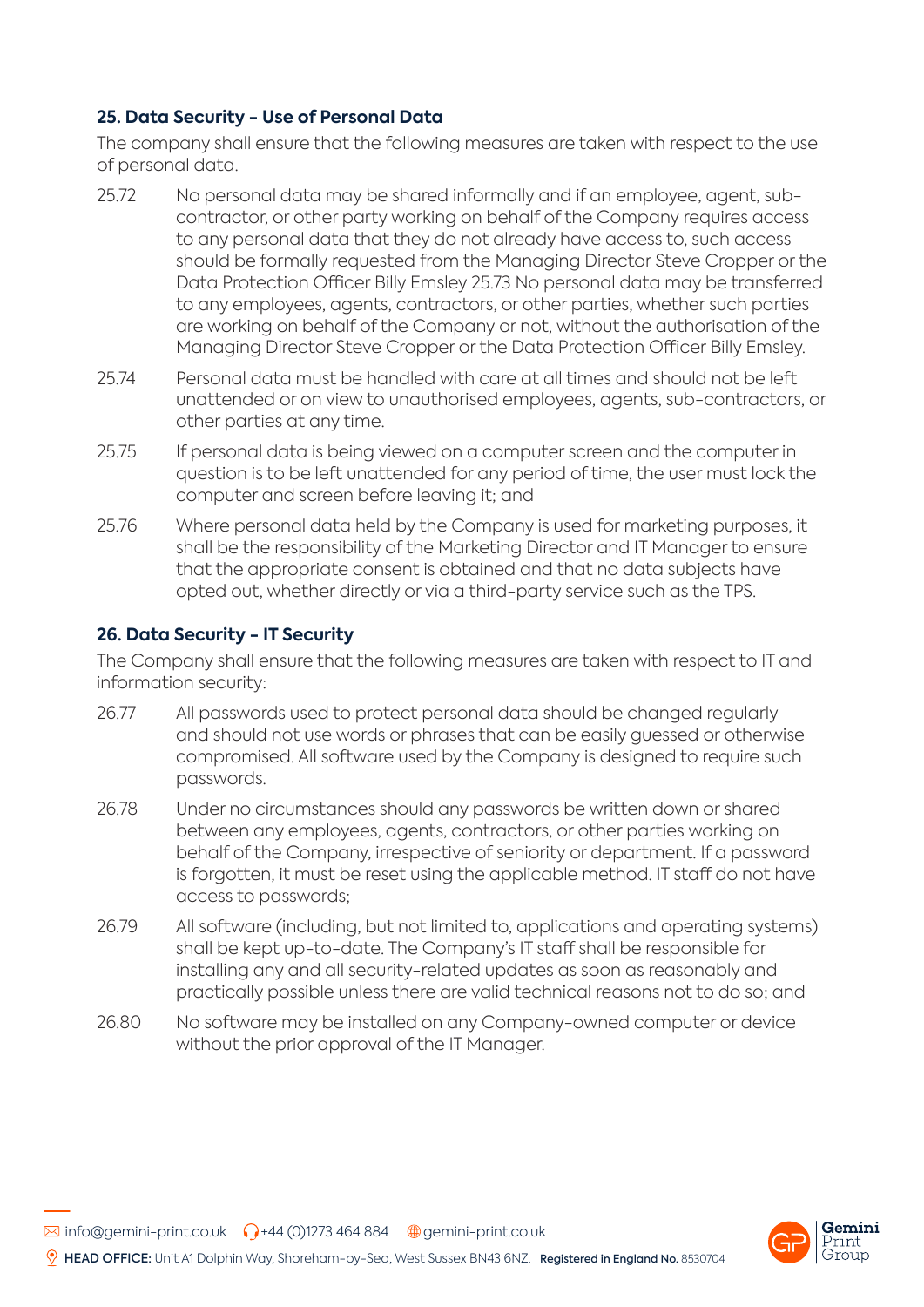## **27. Organisational Measures**

The Company shall ensure that the following measures are taken with respect to the collection, holding, and processing of personal data:

- 27.81 All employees, agents, contractors, or other parties working on behalf of the Company shall be made fully aware of both their individual responsibilities and the Company's responsibilities under the GDPR and under this Policy, and shall be provided with a copy of this Policy;
- 27.82 Only employees, agents, sub-contractors, or other parties working on behalf of the Company that need access to, and use of, personal data in order to carry out their assigned duties correctly shall have access to personal data held by the Company;
- 27.83 All employees, agents, contractors, or other parties working on behalf of the Company handling personal data will be appropriately trained to do so;
- 27.84 All employees, agents, contractors, or other parties working on behalf of the Company handling personal data will be appropriately supervised;
- 27.85 All employees, agents, contractors, or other parties working on behalf of the Company handling personal data shall be required and encouraged to exercise care, caution, and discretion when discussing work-related matters that relate to personal data, whether in the workplace or otherwise;
- 27.86 Methods of collecting, holding, and processing personal data shall be regularly evaluated and reviewed;
- 27.87 All personal data held by the Company shall be reviewed periodically, as set out in the Company's Data Retention Policy;
- 27.88 The performance of those employees, agents, contractors, or other parties working on behalf of the Company handling personal data shall be regularly evaluated and reviewed;
- 27.89 All employees, agents, contractors, or other parties working on behalf of the Company handling personal data will be bound to do so in accordance with the principles of the GDPR and this Policy by contract;
- 27.90 All agents, contractors, or other parties working on behalf of the Company handling personal data must ensure that any and all of their employees who are involved in the processing of personal data are held to the same conditions as those relevant employees of the Company arising out of this Policy and the GDPR; and
- 27.91 Where any agent, contractor or other party working on behalf of the Company handling personal data fails in their obligations under this Policy that party shall indemnify and hold harmless the Company against any costs, liability, damages, loss, claims or proceedings which may arise out of that failure.

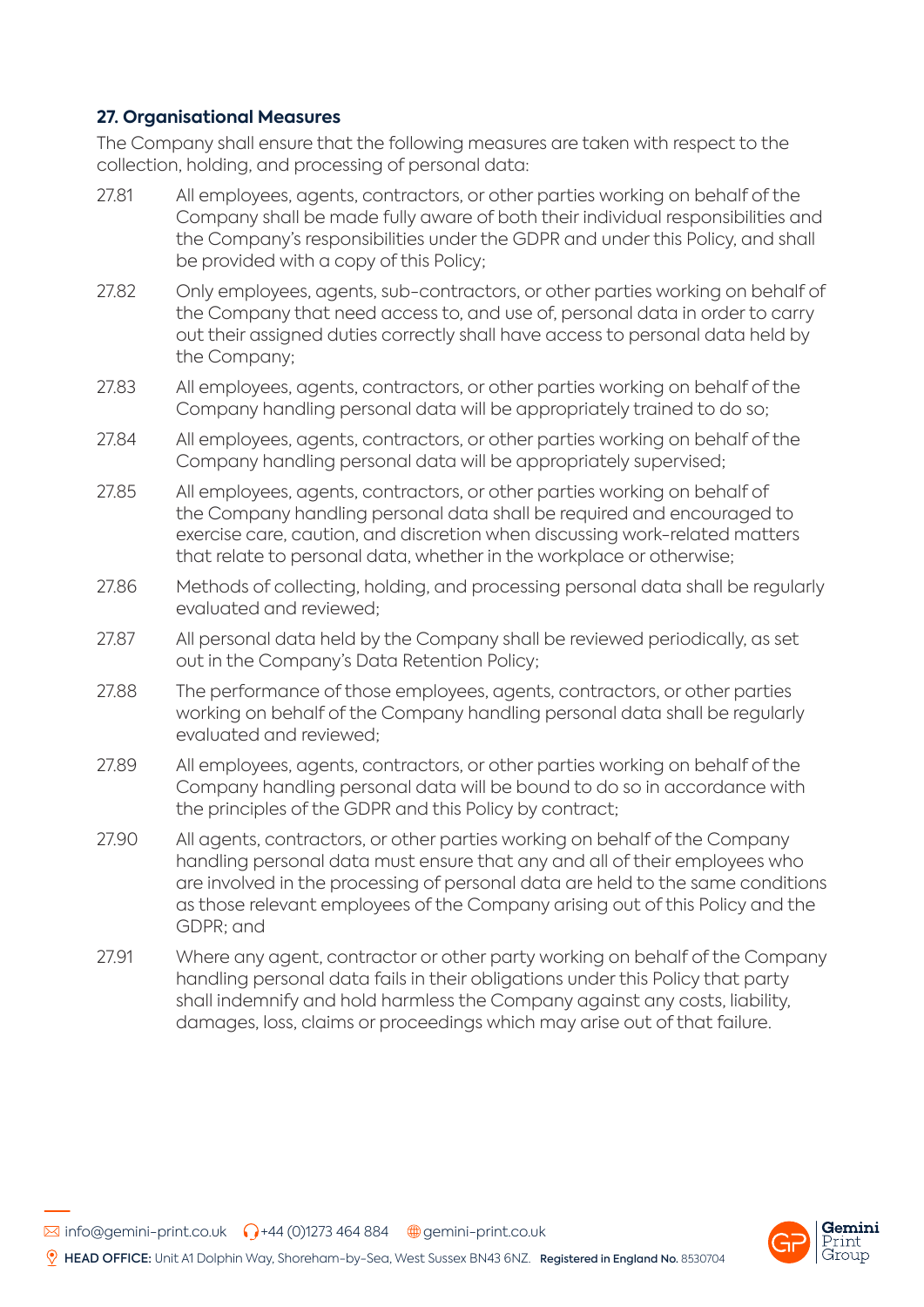## **28. Transferring Personal Data to a Country Outside the EEA**

- 28.92 The Company may from time to time transfer ('transfer' includes making available remotely) personal data to countries outside of the EEA.
- 28.93 The transfer of personal data to a country outside of the EEA shall take place only if one or more of the following applies:
- 28.93.63 The transfer is to a country, territory, or one or more specific sectors in that country (or an international organisation), that the European Commission has determined ensures an adequate level of protection for personal data;
- 28.93.64 The transfer is to a country (or international organisation) which provides appropriate safeguards in the form of a legally binding agreement between public authorities or bodies; binding corporate rules; standard data protection clauses adopted by the European Commission; compliance with an approved code of conduct approved by a supervisory authority (e.g. the Information Commissioner's Office); certification under an approved certification mechanism (as provided for in the GDPR); contractual clauses agreed and authorised by the competent supervisory authority; or provisions inserted into administrative arrangements between public authorities or bodies authorised by the competent supervisory authority;
- 28.93.65 The transfer is made with the informed consent of the relevant data subject(s);
- 28.93.66 The transfer is necessary for the performance of a contract between the data subject and the Company (or for pre-contractual steps taken at the request of the data subject);
- 28.93.67 The transfer is necessary for important public interest reasons;
- 28.93.68 The transfer is necessary for the conduct of legal claims:
- 28.93.69 The transfer is necessary to protect the vital interests of the data subject or other individuals where the data subject is physically or legally unable to give their consent; or
- 28.93.70 The transfer is made from a register that, under UK or EU law, is intended to provide information to the public and which is open for access by the public in general or otherwise to those who are able to show a legitimate interest in accessing the register.

### **29. Data Breach Notification**

- 29.94 All personal data breaches must be reported immediately to the Company's Data Protection Officer.
- 29.95 If a personal data breach occurs and that breach is likely to result in a risk to the rights and freedoms of data subjects (e.g. financial loss, breach of confidentiality, discrimination, reputational damage, or other significant social or economic damage), the Data Protection Officer must ensure that the Information Commissioner's Office is informed of the breach without delay, and in any event, within 72 hours after having become aware of it.